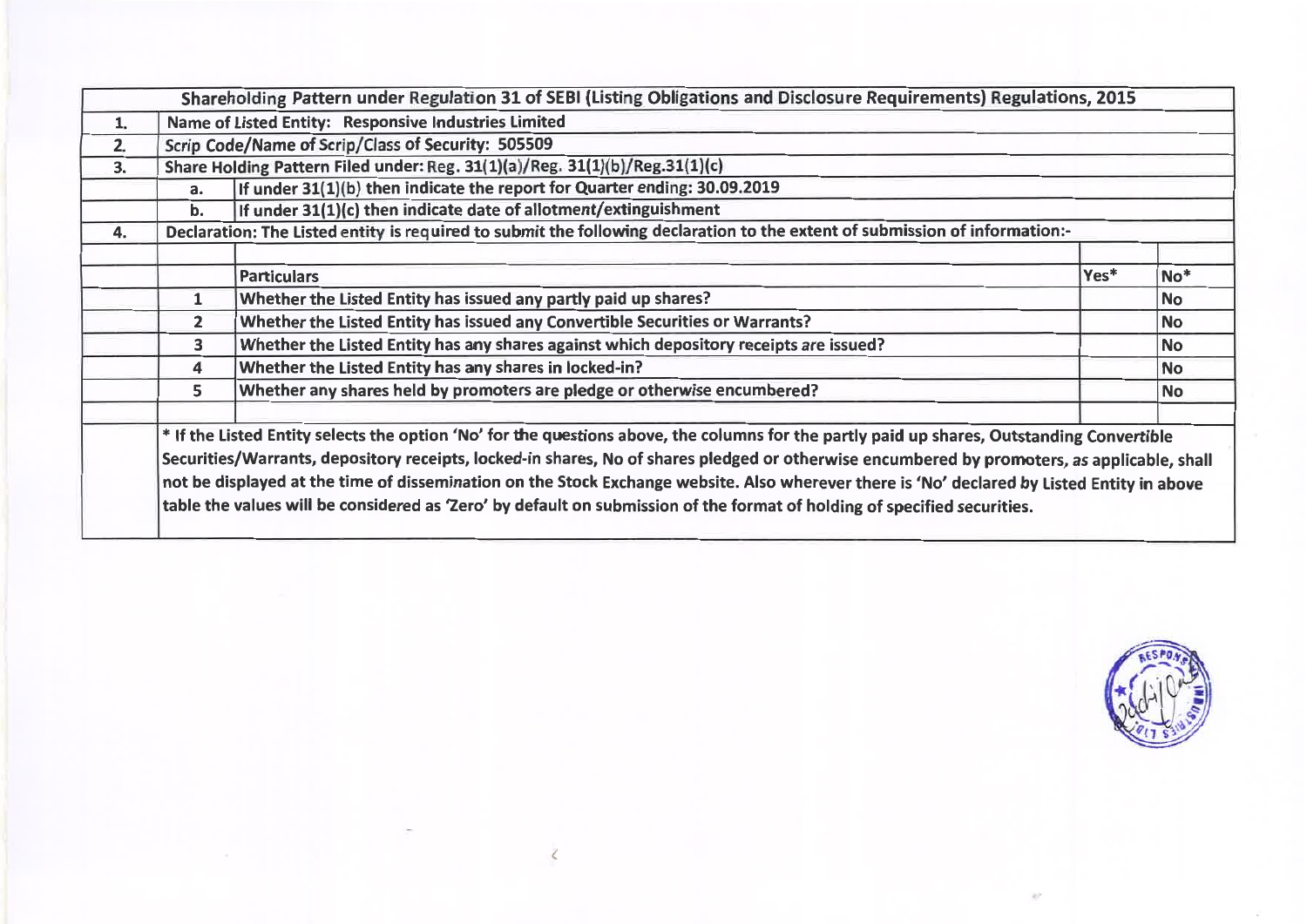|                   |                               |                         |                                                  |                                                              |                               |                                  | Responsive Industries Limited                                                                                        |                   |                       |                                            |                                  |                                               |                                                                                                                               |                                                              |                                         |                           |                                                         |
|-------------------|-------------------------------|-------------------------|--------------------------------------------------|--------------------------------------------------------------|-------------------------------|----------------------------------|----------------------------------------------------------------------------------------------------------------------|-------------------|-----------------------|--------------------------------------------|----------------------------------|-----------------------------------------------|-------------------------------------------------------------------------------------------------------------------------------|--------------------------------------------------------------|-----------------------------------------|---------------------------|---------------------------------------------------------|
|                   |                               |                         |                                                  |                                                              |                               |                                  | Table I - Summary Statement holding of specified securities                                                          |                   |                       |                                            |                                  |                                               |                                                                                                                               |                                                              |                                         |                           |                                                         |
|                   |                               |                         |                                                  |                                                              |                               |                                  |                                                                                                                      |                   |                       |                                            |                                  |                                               |                                                                                                                               |                                                              |                                         |                           |                                                         |
| Category          | Category of shareholder       | Nos. of<br>shareholders | No. of fully<br>paid up<br>equity shares<br>held | No. of Partly<br>paid-up<br>equity shares Depository<br>held | underlying<br><b>Receipts</b> |                                  | No. of shares Total nos. Shareholding<br>shares held as a % of total of securities<br>no. of shares<br>calculated as |                   |                       | Number of Voting Rights held in each class |                                  | Underlying<br>Outstanding<br>convertible      | No. of Shares Shareholding, as Number of<br>a % assuming full Locked in shares Shares pledged<br>conversion of<br>convertible |                                                              | Number of<br>or otherwise<br>encumbered |                           | Number of<br>equity shares<br>held in<br>dematerialised |
|                   |                               |                         |                                                  |                                                              |                               |                                  | per SCRR,<br>1957)                                                                                                   |                   | No of Voting Rights   |                                            | Total as a<br>∣% of<br>$(A+B+C)$ | securities<br>(including<br><b>Warrants</b> ) | securities (as a<br>percentage of<br>diluted share                                                                            | No. (a) As a % of No. (a) As a %<br>  total<br><b>Shares</b> |                                         | of total<br><b>Shares</b> | form                                                    |
|                   |                               |                         |                                                  |                                                              |                               |                                  |                                                                                                                      | Class eg: X       | <b>Class</b><br>eg: y | Total                                      |                                  |                                               | capital)                                                                                                                      | held(b)                                                      |                                         | $ $ held $ $ (b) $ $      |                                                         |
| (1)               | (II)                          | (III)                   | (IV)                                             | (V)                                                          | (VI)                          | $(VII) =$<br>$(IV)+(V)+$<br>(VI) | (VIII) As a % of<br>$(A+B+C2)$                                                                                       |                   |                       | (IX)                                       |                                  | (X)                                           | $(XI) = (VII)+(X) As$<br>a % of (A+B+C2)                                                                                      | (XII)                                                        |                                         | (XIII)                    | (XIV)                                                   |
| (A)               | Promoter & Promoter Group     | 10 <sup>1</sup>         | 133814527                                        |                                                              |                               | 0 133814527                      |                                                                                                                      | 50.1342 133814527 |                       | 0 133814527                                | 50.1342                          |                                               | 50.1342                                                                                                                       | 0 <sup>1</sup><br>$\Omega$                                   |                                         | 0.                        | 133814527                                               |
|                   | Public                        | 2983                    | 133098173                                        |                                                              |                               | 0 133098173                      |                                                                                                                      | 49.8658 133098173 |                       | 0 133098173                                | 49.8658                          |                                               | 49.8658                                                                                                                       |                                                              | 0 NA                                    | <b>NA</b>                 | 133098173                                               |
| $\frac{(B)}{(C)}$ | Non Promoter - Non Public     |                         |                                                  |                                                              |                               |                                  |                                                                                                                      |                   |                       |                                            |                                  |                                               |                                                                                                                               |                                                              | 0 NA                                    | <b>NA</b>                 |                                                         |
| (C1)              | <b>Shares Underlying DRs</b>  |                         |                                                  |                                                              |                               |                                  |                                                                                                                      |                   |                       |                                            |                                  |                                               |                                                                                                                               |                                                              | 0 NA                                    | <b>NA</b>                 |                                                         |
| $ $ (C2)          | Shares Held By Employee Trust |                         |                                                  |                                                              |                               |                                  |                                                                                                                      |                   |                       |                                            |                                  |                                               |                                                                                                                               |                                                              | 0 NA                                    | <b>NA</b>                 |                                                         |
|                   | Total                         | 2993                    | 266912700                                        |                                                              |                               | 0 266912700                      |                                                                                                                      | 100 266912700     |                       | 0 266912700                                | 100                              |                                               | 100                                                                                                                           |                                                              |                                         |                           | 266912700                                               |

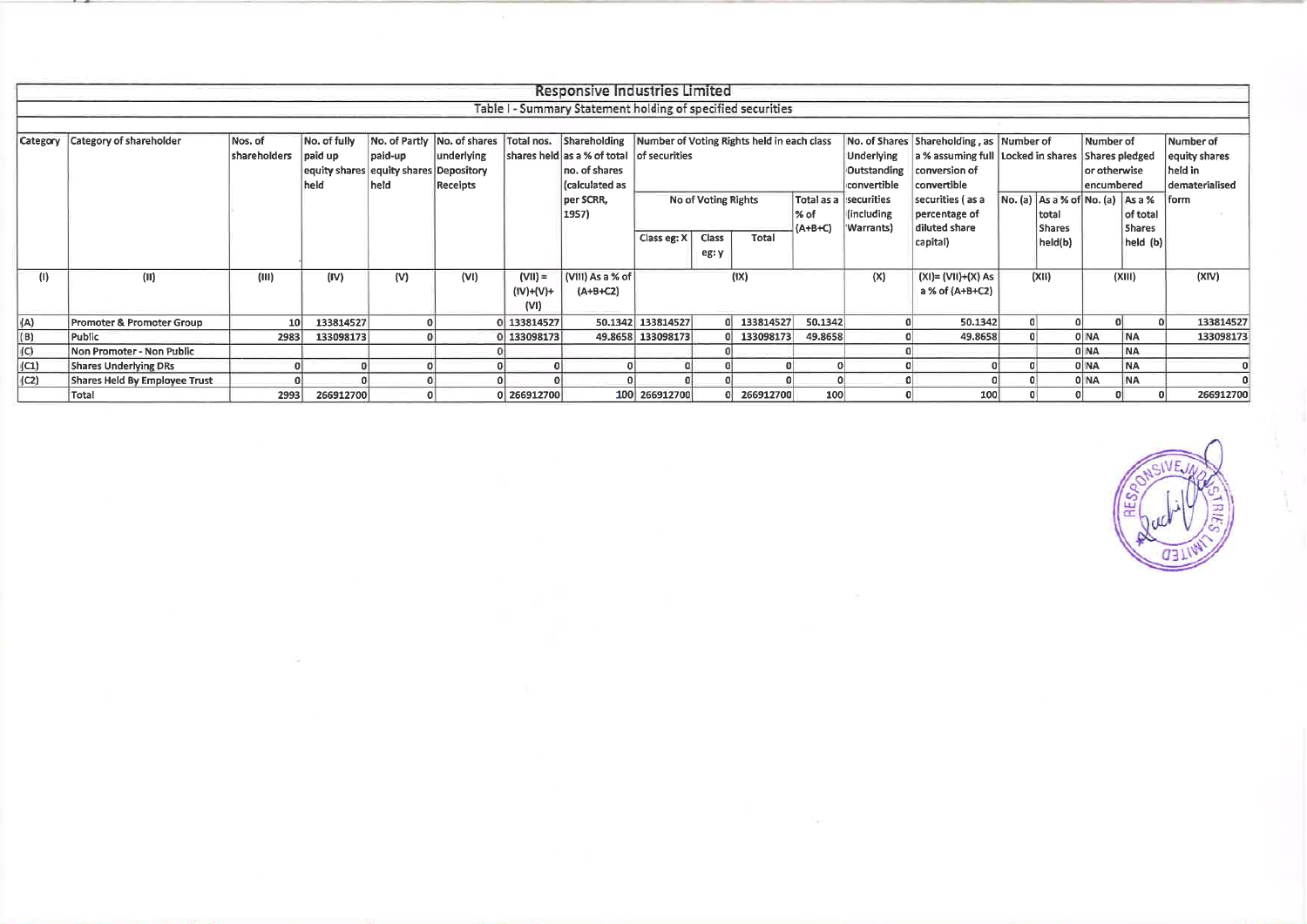|     |                                                                                                                                                                                                                |              |                         |                                                |                                               |                                                          |                                  | Responsive Industries Limited                                                        |                         |                     |                                                      |                    |                                            |                                                                                      |                                          |                                   |                                                                                                 |                                   |                                        |
|-----|----------------------------------------------------------------------------------------------------------------------------------------------------------------------------------------------------------------|--------------|-------------------------|------------------------------------------------|-----------------------------------------------|----------------------------------------------------------|----------------------------------|--------------------------------------------------------------------------------------|-------------------------|---------------------|------------------------------------------------------|--------------------|--------------------------------------------|--------------------------------------------------------------------------------------|------------------------------------------|-----------------------------------|-------------------------------------------------------------------------------------------------|-----------------------------------|----------------------------------------|
|     |                                                                                                                                                                                                                |              |                         |                                                |                                               |                                                          |                                  | Table II - Statement showing shareholding pattern of the Promoter and Promoter Group |                         |                     |                                                      |                    |                                            |                                                                                      |                                          |                                   |                                                                                                 |                                   |                                        |
|     |                                                                                                                                                                                                                |              |                         |                                                |                                               |                                                          |                                  |                                                                                      |                         |                     |                                                      |                    |                                            |                                                                                      |                                          |                                   |                                                                                                 |                                   |                                        |
|     | Category & Name of the shareholders                                                                                                                                                                            | PAN          | share<br>holders equity | Nos. of No. of fully<br>paid up<br>shares held | Partly<br>paid-up<br>equity<br>shares<br>held | No. of<br>shares<br>underlying<br>Depository<br>Receipts | Total nos.<br>shares held        | Shareholding<br>% calculated<br>as per SCRR,<br>1957 As a % of<br>$(A+B+C2)$         | securities              | No of Voting Rights | Number of Voting Rights held in each class of No. of | Total as a         | <b>Shares</b><br>Underlying<br>convertible | Shareholding,<br>as a %<br>assuming full<br>Outstanding conversion of<br>convertible | Number of Locked In<br>shares<br>No. (a) |                                   | Number of Shares<br>pledged or otherwise equity<br>encumbered<br>As a % of No. (a)<br>As a % of |                                   | Number of<br>shares held<br>dematerial |
|     |                                                                                                                                                                                                                |              |                         |                                                |                                               |                                                          |                                  |                                                                                      | Class<br>Class<br>Total |                     |                                                      | ∣% of<br>$(A+B+C)$ | securities<br>(including                   | securities (as<br>a percentage                                                       |                                          | total<br><b>Shares</b><br>held(b) |                                                                                                 | total<br><b>Shares</b><br>held(b) | sed form                               |
|     |                                                                                                                                                                                                                |              |                         |                                                |                                               |                                                          |                                  |                                                                                      | eg: X                   | eg: y               |                                                      |                    | Warrants)                                  | of diluted<br>share capital)                                                         |                                          |                                   |                                                                                                 |                                   |                                        |
|     | l (I)                                                                                                                                                                                                          | (11)         | (111)                   | $ $ (IV)                                       | (V)                                           | V                                                        | $(VII) =$<br>$(IV)+(V)+$<br>(VI) | (VIII) As a % of<br>$(A+B+C2)$                                                       |                         |                     | (IX)                                                 |                    | (X)                                        | $(X1) = (V11)+(X)$<br>As a % of<br>$(A+B+C2)$                                        |                                          | (XII)                             |                                                                                                 | (XIII)                            | (XIV)                                  |
| 11. | Indian                                                                                                                                                                                                         |              |                         |                                                |                                               |                                                          |                                  |                                                                                      |                         |                     |                                                      |                    |                                            |                                                                                      |                                          |                                   |                                                                                                 |                                   |                                        |
| (a) | Individuals / Hindu Undivided Family                                                                                                                                                                           |              | 5                       | 3600170                                        | 0                                             | I٥                                                       | 3600170                          | 1.3488                                                                               | 3600170                 | ۱o                  | 3600170                                              | 1.3488             | ١o                                         | 1.3488                                                                               | n                                        | lo.                               | lo.                                                                                             | 10                                | 3600170                                |
|     | Saudamini Abhishek Agarwal                                                                                                                                                                                     | ADNPJ9375R   |                         | 1489000                                        | lo.                                           | <b>O</b>                                                 | 1489000                          | 0.5579                                                                               | 1489000                 | lo.                 | 1489000                                              | 0,5579             | l O                                        | 0.5579                                                                               |                                          | l٥                                | l۵                                                                                              | Iю                                | 1489000                                |
|     | Swati Atit Agarwal                                                                                                                                                                                             | ABRPJ9441J   |                         | 1300010                                        | lo.                                           | l٥                                                       | 1300010                          | 0.4871                                                                               | 1300010                 | $ 0\rangle$         | 1300010                                              | 0.4871             | I٥                                         | 0.4871                                                                               | n.                                       | lo.                               | lo.                                                                                             | lo.                               | 1300010                                |
|     | Atit O. Agarwal                                                                                                                                                                                                | AAJPA4997K   |                         | 773330                                         | lo.                                           | lo.                                                      | 773330                           | 0.2897                                                                               | 773330                  | ١o                  | 773330                                               | 0.2897             | lo.                                        | 0.2897                                                                               | n.                                       | lo.                               | l0                                                                                              | lo.                               | 773330                                 |
|     | Rishabh Rajkumar Agarwal                                                                                                                                                                                       | AGMPA6792M 1 |                         | 37830                                          | lo.                                           | lo.                                                      | 37830                            | 0.0142                                                                               | 37830                   | I٥                  | 37830                                                | 0.0142             | $ 0\rangle$                                | 0.0142                                                                               | $\Omega$                                 | lo.                               | lo.                                                                                             | $ 0\rangle$                       | 37830                                  |
|     | Abhishek Agarwal                                                                                                                                                                                               | AEMPA4084J)  |                         | I٨                                             | lo.                                           | l o                                                      | ۱o                               | I٥                                                                                   | l٥                      | l۵                  |                                                      | $\Omega$           | lo.                                        | $\Omega$                                                                             |                                          | $\Omega$                          | lո                                                                                              | lo.                               |                                        |
| (b) | Central Government / State Government(s)                                                                                                                                                                       |              |                         |                                                | l0.                                           | $\overline{0}$                                           | ۱n                               | ۱۵                                                                                   |                         | ۱n                  |                                                      |                    |                                            | n                                                                                    | n.                                       | n                                 |                                                                                                 | ۱n                                | $\Omega$                               |
| (c) | Financial Institutions / Banks                                                                                                                                                                                 |              | l٥                      | ١n                                             | ١o                                            | $ 0\rangle$                                              | ۱o                               | lo.                                                                                  | ln.                     | l۵                  | 'n                                                   | lo.                | ln.                                        | $\overline{0}$                                                                       | $\overline{0}$                           | lo.                               | ۱n                                                                                              | $ 0\rangle$                       | ln.                                    |
| (d) | Any Other (Specify)                                                                                                                                                                                            |              | ls                      | 130214357                                      | ١o                                            | lo                                                       | 130214357                        | 48.7854                                                                              | 130214357 0             |                     | 130214357 48.7854                                    |                    | lo.                                        | 48.7854                                                                              | lo.                                      | lo.                               | l٥                                                                                              | $ 0\rangle$                       | 130214357                              |
|     | <b>Bodies Corporate</b>                                                                                                                                                                                        |              |                         | 130214357                                      | ١o                                            | lo                                                       | 130214357                        | 48.7854                                                                              | 130214357 0             |                     | 130214357                                            | 48.7854            |                                            | 48.7854                                                                              | lo.                                      | lo.                               | ۱n                                                                                              | $\overline{0}$                    | 130214357                              |
|     | Wellknown Business Ventures LLP                                                                                                                                                                                | AABFW7375D   |                         | 123425340                                      | I٥                                            | lo.                                                      | 123425340                        | 46.2418                                                                              | 123425340 0             |                     | 123425340                                            | 46.2418            |                                            | 46.2418                                                                              | lo.                                      | lo.                               | lo.                                                                                             | lo.                               | 123425340                              |
|     | Axiom Cordages Limited                                                                                                                                                                                         | AACCA0548G   |                         | 4418330                                        | lo.                                           | $ 0\rangle$                                              | 4418330                          | 1.6553                                                                               | 4418330                 | lo                  | 4418330                                              | 1.6553             | lo.                                        | 1.6553                                                                               | lo.                                      | lo.                               | lo.                                                                                             | $\overline{0}$                    | 4418330                                |
|     | <b>Efficient Builders LLP</b>                                                                                                                                                                                  | AAEFE5479K   |                         | 1592000                                        | ۱o                                            | 10                                                       | 1592000                          | 0.5964                                                                               | 1592000                 | 10                  | 1592000                                              | 0.5964             | ۱n                                         | 0.5964                                                                               | lo.                                      | lo.                               | lo.                                                                                             | lo.                               | 1592000                                |
|     | Mavi Business Ventures LLP                                                                                                                                                                                     | AAJFH3188B   |                         | 778687                                         | lo.                                           | lо                                                       | 778687                           | 0.2917                                                                               | 778687                  | lo                  | 778687                                               | 0.2917             | ١n                                         | 0.2917                                                                               | lo.                                      | lo.                               | lo.                                                                                             | lo.                               | 778687                                 |
|     | Fairpoint Tradecom LLP                                                                                                                                                                                         | AACFF616CC   |                         | In.                                            | I٥                                            | l٥                                                       | Ì0.                              | $\Omega$                                                                             | ln.                     | lo                  | $\Omega$                                             | U                  |                                            |                                                                                      | lo.                                      | ln.                               | lo.                                                                                             |                                   |                                        |
|     | Sub Total (A)(1)                                                                                                                                                                                               |              | 10                      | 133814527                                      | I٥                                            | ۱n                                                       | 133814527                        | 50.1342                                                                              | 133814527 0             |                     | 133814527 50.1342                                    |                    | lo.                                        | 50.1342                                                                              | I٥                                       | lo.                               | l٥                                                                                              | l n                               | 133814527                              |
| 2   | Foreign                                                                                                                                                                                                        |              |                         |                                                |                                               |                                                          |                                  |                                                                                      |                         |                     |                                                      |                    |                                            |                                                                                      |                                          |                                   |                                                                                                 |                                   |                                        |
| (a) | Individuals (Non-Resident Individuals / Foreign<br>Individuals)                                                                                                                                                |              |                         |                                                | ١n                                            |                                                          | ١o                               | $\Omega$                                                                             | ۱n                      | ın                  | n.                                                   | o                  | ١o                                         | $\Omega$                                                                             | IO.                                      |                                   |                                                                                                 | ١O                                |                                        |
| (b) | Government                                                                                                                                                                                                     |              | lo.                     | lo.                                            | ١o                                            | ۱n                                                       | ١n                               | lo                                                                                   | $ 0\rangle$             | lo.                 | O.                                                   | l0                 | 1o                                         | ١o                                                                                   | lo.                                      | n.                                | ۱n                                                                                              | l n                               |                                        |
| (c) | Institutions                                                                                                                                                                                                   |              | lo.                     | lo.                                            | ١o                                            | In                                                       | l٥                               | lo                                                                                   | $ 0\rangle$             | lo.                 | lo.                                                  | $\Omega$           | lo.                                        | lo.                                                                                  | lo.                                      | n                                 | ۱o                                                                                              | l n                               | lin                                    |
| (d) | <b>Foreign Portfolio Investor</b>                                                                                                                                                                              |              | lo.                     | lo.                                            | İ٥                                            | l۵                                                       | lo.                              | Ìо                                                                                   | $ 0\rangle$             | İ٥                  | lo.                                                  | ١o                 | $ 0\rangle$                                | $ 0\rangle$                                                                          | I٥                                       | n.                                | lo.                                                                                             | lo.                               | In                                     |
| (e) | Any Other (Specify)                                                                                                                                                                                            |              | ۱n                      | l۵                                             | İ٥                                            | ln.                                                      | ۱n                               | lo                                                                                   | lo.                     | ١o                  | lo.                                                  | $\Omega$           | lo.                                        | lo.                                                                                  | lo.                                      | n                                 | ١o                                                                                              | lo.                               | lо                                     |
|     | Sub Total (A)(2)                                                                                                                                                                                               |              | I۵                      | $\Omega$                                       | I٥                                            | lo.                                                      | ۱n                               | ۱n                                                                                   | lo.                     | ۱n                  | ln.                                                  |                    | ١o                                         | 'n                                                                                   | n.                                       | n                                 | lo.                                                                                             | lin.                              | ۱n                                     |
|     | Total Shareholding Of Promoter And Promoter<br>Group (A)= (A)(1)+(A)(2)                                                                                                                                        |              | 10                      | 133814527                                      | ١۵                                            | I٥                                                       | 133814527                        | 50.1342                                                                              | 133814527 0             |                     | 133814527                                            | 50.1342            |                                            | 50.1342                                                                              | ln.                                      | n                                 | o.                                                                                              |                                   | 133814527                              |
|     | Details of Shares which remain unclaimed may be given hear along with details such as number of shareholders, outstanding shares held in demat/unclaimed suspense account, voting rights which are frozen etc. |              |                         |                                                |                                               |                                                          |                                  |                                                                                      |                         |                     |                                                      |                    |                                            |                                                                                      |                                          |                                   |                                                                                                 |                                   |                                        |

Note<br>11) PAN would not be displayed on website of Stock Exchange(s)<br>12) The term 'Encumbrance' has the same meaning as assigned under regulation 28(3) of SEBI (Substantial Acquisition of Shares and Takeovers) Regulations,

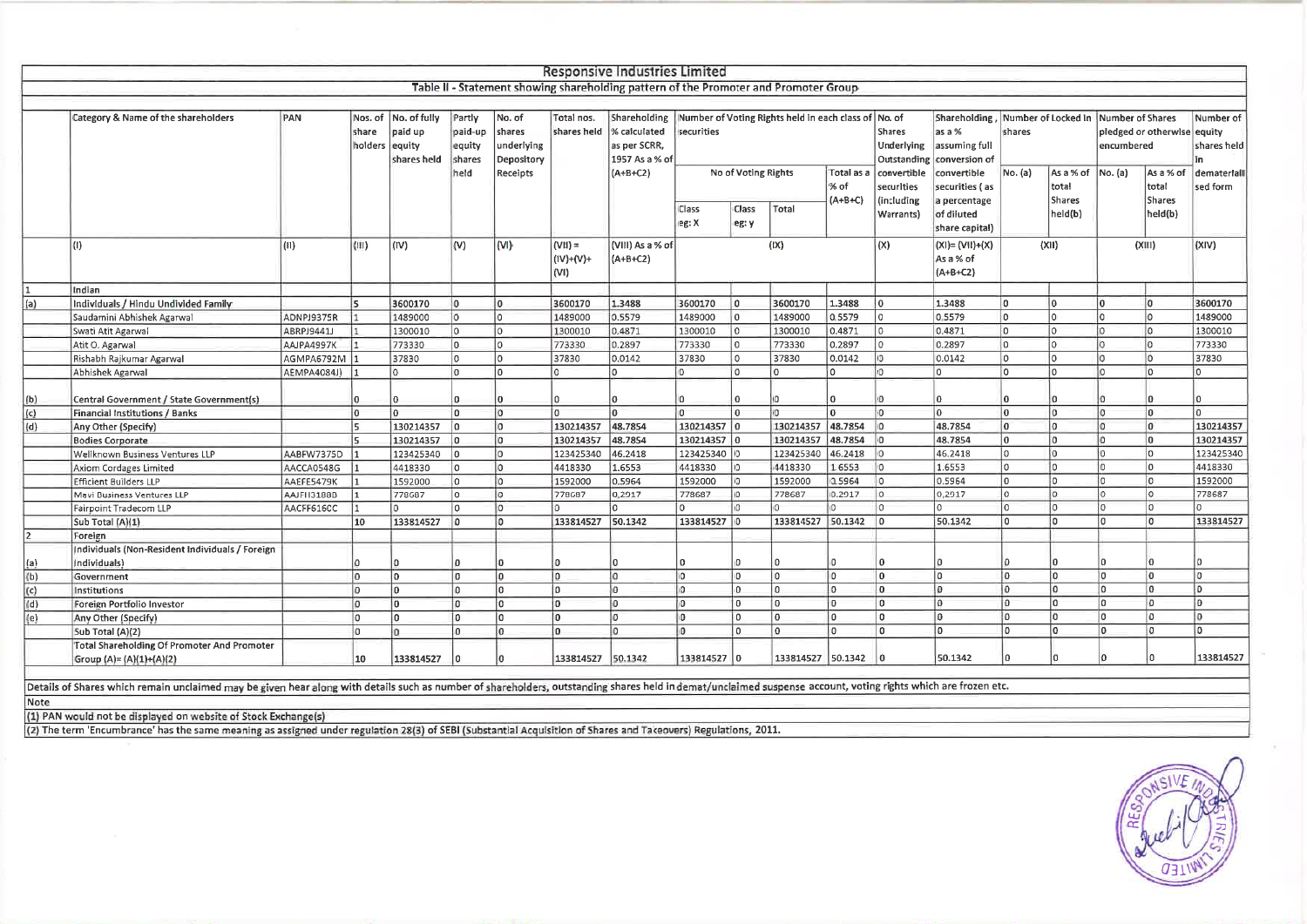|            |                                                                                                                                                                                                                |               |                             |                                               |                                       |                                              |                              | <b>Responsive Industries Limited</b><br>Table III - Statement showing shareholding pattern of the Public shareholder    |                                 |                            |                      |                                 |                                                           |                                                          |                                      |                              |                                                                           |                                     |                         |
|------------|----------------------------------------------------------------------------------------------------------------------------------------------------------------------------------------------------------------|---------------|-----------------------------|-----------------------------------------------|---------------------------------------|----------------------------------------------|------------------------------|-------------------------------------------------------------------------------------------------------------------------|---------------------------------|----------------------------|----------------------|---------------------------------|-----------------------------------------------------------|----------------------------------------------------------|--------------------------------------|------------------------------|---------------------------------------------------------------------------|-------------------------------------|-------------------------|
|            |                                                                                                                                                                                                                |               |                             |                                               |                                       |                                              |                              |                                                                                                                         |                                 |                            |                      |                                 |                                                           |                                                          |                                      |                              |                                                                           |                                     |                         |
|            | Category & Name of the shareholders                                                                                                                                                                            | PAN           | Nos. of<br>sharehold<br>ers | No. of fully<br>paid up equity<br>shares held | Partly<br>paid-up<br>equity<br>shares | No. of<br>shares<br>underlying<br>Depository | Total nos.<br>shares held    | Shareholding %   Number of Voting Rights held in each class of<br>calculated as per<br>SCRR, 1957 As a<br>% of (A+B+C2) | securities                      |                            |                      |                                 | No. of Shares<br>Underlying<br>Outstanding<br>convertible | a % assuming full shares<br>conversion of<br>convertible | Shareholding, as Number of Locked in |                              | <b>Number of Shares</b><br>pledged or otherwise shares held<br>encumbered |                                     | Number of<br>equity     |
|            |                                                                                                                                                                                                                |               |                             |                                               | held                                  | <b>Receipts</b>                              |                              |                                                                                                                         |                                 | <b>No of Voting Rights</b> |                      | Total as a<br>% of<br>$(A+B+C)$ | securities<br>(including<br><b>Warrants)</b>              | securities (as a<br>percentage of<br>diluted share       | No. (a)                              | As a % of<br>total<br>Shares | No. (a)                                                                   | As a % of<br>total<br><b>Shares</b> | dematerialls<br>ed form |
|            |                                                                                                                                                                                                                |               |                             |                                               |                                       |                                              |                              |                                                                                                                         | Class eg: X   Class eg: y Total |                            |                      |                                 |                                                           | capital)                                                 |                                      | held(b)                      |                                                                           | held(b)                             |                         |
|            | (1)                                                                                                                                                                                                            | (II)          | (III)                       | (IV)                                          | (V)                                   | (VI)                                         | $(VII) =$<br>$(IV)+(V)+(VI)$ | (VIII) As a % of<br>$(A + B + C2)$                                                                                      |                                 |                            | (1)                  |                                 | (X)                                                       | (XI)= (VII)+(X) As<br>a % of (A+B+C2)                    |                                      | (X 1)                        |                                                                           | (XIII)                              | (VIX)                   |
|            | Institutions                                                                                                                                                                                                   |               |                             |                                               |                                       |                                              |                              |                                                                                                                         |                                 |                            |                      |                                 |                                                           |                                                          |                                      |                              |                                                                           |                                     |                         |
| (a)        | Mutual Fund                                                                                                                                                                                                    |               |                             | $\Omega$                                      | ۵l                                    | $\Omega$                                     | 0                            |                                                                                                                         | $\Omega$                        |                            |                      |                                 |                                                           | Ωİ                                                       |                                      |                              | 0 NA                                                                      | NA.                                 |                         |
| (p)        | <b>Venture Capital Funds</b>                                                                                                                                                                                   |               | $\Omega$                    | $\Omega$<br>10900                             | ۵                                     | $\overline{0}$<br>$\mathbf{0}$               | $\mathbf{0}$<br>10900        | 0.0041                                                                                                                  | 0 <br>10900                     | $\alpha$<br>O              | $\Omega$<br>10900    | 0.0041                          |                                                           | $\Omega$<br>0.0041                                       | 0                                    |                              | 0 NA<br>0 INA                                                             | <b>NA</b>                           | a<br>10900              |
| (c)        | Alternate Investment Funds                                                                                                                                                                                     |               | $\mathbf{1}$<br>$\Omega$    |                                               | ۵<br>n١                               | $\Omega$                                     |                              |                                                                                                                         |                                 |                            |                      |                                 |                                                           | $\Omega$                                                 | n                                    |                              | 0 NA                                                                      | <b>NA</b><br><b>NA</b>              |                         |
| (d)        | Foreign Venture Capital Investors<br>Foreign Portfolio Investor                                                                                                                                                |               | э                           | 11251938                                      | ۵l                                    | $\Omega$                                     | 11251938                     | 4.2156                                                                                                                  | 11251938                        |                            | 11251938             | 4.2156                          |                                                           | $\Omega$<br>4.2156                                       | $\mathbf{0}$                         |                              | 0 NA                                                                      | <b>NA</b>                           | 11251938                |
| (e)        | Sparrow Asia Diversified Opportunities Fund                                                                                                                                                                    | AANCS3131Q    | 1                           | 5678069                                       | 0                                     | $\Omega$                                     | 5678069                      | 2.1273                                                                                                                  | 5678069                         |                            | 5678069              | 2.1273                          |                                                           | 2.1273<br>$\circ$                                        | $\overline{0}$                       |                              | 0 NA                                                                      | <b>NA</b>                           | 5678069                 |
|            | <b>Bao Value Fund</b>                                                                                                                                                                                          | AAQCS4646H    | 1 <sup>1</sup>              | 4285869                                       | 0                                     | 0                                            | 4285869                      | 1.6057                                                                                                                  | 4285869                         |                            | 4285869              | 1 6057                          |                                                           | 1.6057<br>$\Omega$                                       | $\circ$                              |                              | 0 NA                                                                      | <b>NA</b>                           | 4285869                 |
| $ (\ell) $ | Financial Institutions / Banks                                                                                                                                                                                 |               | 4                           | 10618256                                      | ol                                    | 0.                                           | 10618256                     | 3.9782                                                                                                                  | 10618256                        | n                          | 10618256             | 3.9782                          |                                                           | 3.9782<br>$\mathbf{0}$                                   |                                      | ol                           | 0 NA                                                                      | <b>NA</b>                           | 10618256                |
|            | Life Insurance Corporation Of India                                                                                                                                                                            | AAACL0582H    |                             | 9584233                                       | $\Omega$                              | $\Omega$                                     | 9584233                      | 3.5908                                                                                                                  | 9584233                         | ٥l                         | 9584233              | 3.5908                          |                                                           | 3.5908                                                   | $\Omega$                             |                              | 0 NA                                                                      | <b>NA</b>                           | 9584233                 |
| (g)        | <b>Insurance Companies</b>                                                                                                                                                                                     |               | $\Omega$                    | ٥                                             | ٥l                                    | $\mathbf{0}$                                 | 0                            | 0                                                                                                                       |                                 | ٥l                         |                      | ٥                               |                                                           | $\Omega$<br>O                                            | 0                                    |                              | 0 NA                                                                      | <b>NA</b>                           |                         |
| (h)        | Provident Funds/ Pension Funds                                                                                                                                                                                 |               | $\Omega$                    | n.                                            | nl                                    | $\mathbf{0}$                                 | $\Omega$                     |                                                                                                                         | $\Omega$                        | ۵l                         | n                    | U                               |                                                           | $\Omega$<br>αI                                           |                                      | n.                           | 0 NA                                                                      | <b>NA</b>                           |                         |
| (ii)       | Any Other (Specify)                                                                                                                                                                                            |               | $\Omega$                    |                                               | ۵l                                    | $\Omega$                                     |                              |                                                                                                                         |                                 |                            |                      |                                 |                                                           |                                                          |                                      | $\Omega$                     | 0 NA                                                                      | <b>NA</b>                           |                         |
|            | Sub Total (B)(1)                                                                                                                                                                                               |               | 8                           | 21881094                                      | $\mathbf{0}$                          | $\overline{0}$                               | 21881094                     | 8.1978                                                                                                                  | 21881094                        | o                          | 21881094             | 8.1978                          |                                                           | 8.1978                                                   |                                      | $\overline{0}$               | 0 NA                                                                      | <b>NA</b>                           | 21881094                |
|            | Central Government/ State Government(s)/<br>President of India                                                                                                                                                 |               |                             |                                               |                                       |                                              |                              |                                                                                                                         |                                 |                            |                      |                                 |                                                           |                                                          |                                      |                              |                                                                           |                                     |                         |
|            | Central Government / State Government(s)                                                                                                                                                                       |               | 1                           | 200                                           | $\Omega$                              | $\Omega$                                     | 200                          | 0.0001                                                                                                                  | 200                             | ۵l                         | 200                  | 0.0001                          |                                                           | 0.0001<br>$\Omega$                                       | $\Omega$                             |                              | 0 NA                                                                      | NA                                  | 200                     |
|            | Sub Total (B)(2)                                                                                                                                                                                               |               | 1                           | 200                                           | ٥                                     | $\Omega$                                     | 200                          | 0.0001                                                                                                                  | 200                             | $\mathbf{0}$               | 200                  | 0.0001                          |                                                           | 0.0001<br>$\mathbf{0}$                                   |                                      | o                            | 0 NA                                                                      | <b>INA</b>                          | 200                     |
|            | Non-Institutions                                                                                                                                                                                               |               |                             |                                               |                                       |                                              |                              |                                                                                                                         |                                 |                            |                      |                                 |                                                           |                                                          |                                      |                              |                                                                           |                                     |                         |
| (a)        | Individuals                                                                                                                                                                                                    |               |                             | $\Omega$                                      |                                       |                                              |                              |                                                                                                                         |                                 |                            |                      |                                 |                                                           |                                                          |                                      | $\Omega$                     | <b>NA</b>                                                                 | <b>NA</b>                           |                         |
|            | i. Individual shareholders holding nominal share<br>capital up to Rs. 2 lakhs.<br>ii. Individual shareholders holding nominal share                                                                            |               | 2722                        | 727877                                        |                                       |                                              | 727877                       | 0.2727                                                                                                                  | 727877                          |                            | 727877               | 0.2727                          |                                                           | 0.2727                                                   |                                      |                              | 0 NA                                                                      | NA.                                 | 727877                  |
|            | capital in excess of Rs. 2 lakhs.                                                                                                                                                                              |               |                             | 1061046                                       |                                       |                                              | 1061046                      | 0.3975                                                                                                                  | 1061046                         |                            | 1061046              | 0.3975                          |                                                           | 0.3975                                                   |                                      |                              | 0 NA                                                                      | NΑ.                                 | 1061046                 |
| (b)        | <b>NBFCs registered with RBI</b>                                                                                                                                                                               |               | $\mathbf{0}$                | $\mathbf 0$                                   | $\Omega$                              | $\overline{0}$                               | 0                            | 0                                                                                                                       | o                               | 0                          |                      | 0                               |                                                           | $\mathbf{0}$                                             |                                      | 0                            | 0 NA                                                                      | INA.                                |                         |
|            | <b>Trust Employee</b>                                                                                                                                                                                          |               | 0                           | $\Omega$                                      | ۵l                                    | -al                                          | $\Omega$                     | nl                                                                                                                      | $\mathfrak{a}$                  | ۵l                         | $\theta$             | <sub>0</sub>                    |                                                           | $\sqrt{2}$<br>$\mathfrak{a}$                             |                                      | $\mathfrak{a}$               | 0 NA                                                                      | <b>INA</b>                          |                         |
| (d)        | <b>Overseas Depositories(holding DRs) (balancing</b><br>figure)                                                                                                                                                |               |                             |                                               |                                       |                                              |                              |                                                                                                                         |                                 |                            |                      |                                 |                                                           |                                                          |                                      |                              | 0 NA                                                                      | NA                                  |                         |
| (e)        | Any Other (Specify)                                                                                                                                                                                            |               | 250                         | 109427956                                     | ٥l                                    | $\Omega$                                     | 109427956                    | 40.9977                                                                                                                 | 109427956                       | 0                          | 109427956            | 40.9977                         |                                                           | $\mathfrak{g}$<br>40.9977                                |                                      | 0                            | 0 NA                                                                      | <b>NA</b>                           | 109427956               |
|            | <b>Hindu Undivided Family</b>                                                                                                                                                                                  |               | 141                         | 608976                                        | ٥l                                    | $\Omega$                                     | 608976                       | 0.2282                                                                                                                  | 608976                          | ٥l                         | 608976               | 0.2282                          |                                                           | 0.2282<br>$\mathbf{0}$                                   |                                      | $\mathbf{0}$                 | 0 NA                                                                      | <b>NA</b>                           | 608976                  |
|            | Non Resident Indians (Non Repat)                                                                                                                                                                               |               | $\mathbf{a}$                | 337261                                        | ٥l                                    | $\Omega$                                     | 337261                       | 0.1264                                                                                                                  | 337261                          | ٥l                         | 337261               | 0.1264                          |                                                           | $\Omega$<br>0.1264                                       |                                      | $\Omega$                     | 0 NA                                                                      | NA.                                 | 337261                  |
|            | Non Resident Indians (Repat)                                                                                                                                                                                   |               | 27                          | 36359                                         | $\Omega$                              | $\overline{0}$                               | 36359                        | 0.0136                                                                                                                  | 36359                           | 0                          | 36359                | 0.0136                          |                                                           | 0.0136<br>$\overline{0}$                                 |                                      | $\Omega$                     | 0 NA                                                                      | <b>NA</b>                           | 36359                   |
|            | <b>Qverseas Bodies Corporates</b>                                                                                                                                                                              |               | $\vert$ 3                   | 80960228                                      | n١                                    | $\Omega$                                     | 80960228                     | 30.3321                                                                                                                 | 80960228                        | ۵l                         | 80960228             | 30.3321                         |                                                           | 30.3321<br>$\mathbf{0}$                                  | $\Omega$                             |                              | 0 NA                                                                      | <b>NA</b>                           | 80960228                |
|            | Fossebridge Limited                                                                                                                                                                                            | AABCF0045J    | 1 <sup>1</sup>              | 32896800                                      | 0                                     | $\Omega$                                     | 32896800                     | 12 3 2 4 9                                                                                                              | 32896800                        | ol                         | 32896800             | 12 3249                         |                                                           | $\circ$<br>12 3 2 4 9                                    | $\Omega$                             |                              | 0 NA                                                                      | <b>NA</b>                           | 32896800                |
|            | <b>Xatis International Limited</b>                                                                                                                                                                             | AAACX0466G    | 1                           | 32700720                                      | 0                                     | $\Omega$                                     | 32700720                     | 12 25 15                                                                                                                | 32700720                        | 0                          | 32700720             | 12 25 15                        |                                                           | 12 25 15<br>$\Omega$                                     | $\circ$                              |                              | 0 NA                                                                      | <b>NA</b>                           | 32700720                |
|            | Brenzett Limited                                                                                                                                                                                               | AACCB9307J    | $\mathbf{1}$<br>26          | 15362708                                      | $\Omega$<br>ΩÌ                        | $\Omega$<br>$\Omega$                         | 15362708                     | 5 7 5 5 7                                                                                                               | 15362708                        | $\Omega$                   | 15362708             | 5.7557                          |                                                           | 5.7557<br>$\Omega$                                       | $\circ$                              |                              | 0 NA                                                                      | <b>NA</b>                           | 15362708                |
|            | <b>Clearing Member</b><br><b>Bodies Corporate</b>                                                                                                                                                              |               | 45                          | 19459<br>27465673                             | οl                                    | $\mathfrak{g}$                               | 19459<br>27465673            | 0.0073<br>10.2901                                                                                                       | 19459<br>27465673               | o                          | 19459                | 0.0073                          |                                                           | 0.0073                                                   | $\Omega$                             |                              | 0 NA                                                                      | <b>NA</b>                           | 19459                   |
|            | Parshvanath Comtrade Lip                                                                                                                                                                                       | AAQFP9841A    | $\mathbf{1}$                | 25000000                                      | $\Omega$                              | $\Omega$                                     | 25000000                     | 9.3664                                                                                                                  | 25000000                        |                            | 27465673<br>25000000 | 10.2901<br>9 3 6 6 4            |                                                           | 10.2901<br>$\mathbf 0$<br>9.3664<br>$\Omega$             | $\Omega$                             |                              | 0 NA                                                                      | <b>NA</b>                           | 27465673                |
|            | Sub Total (B)(3)                                                                                                                                                                                               |               | 2974                        | 111216879                                     | ٥l                                    | $\Omega$                                     | 111216879                    | 41.6679                                                                                                                 | 111216879                       |                            | 111216879            | 41.6679                         |                                                           | 41.6679                                                  |                                      | 0 <br>$\Omega$               | $0$ NA<br>0 NA                                                            | <b>NA</b>                           | 25000000                |
|            | Total Public Shareholding (B)= (B)(1)+(B)(2)+(B)(3)                                                                                                                                                            |               | 2983                        | 133098173                                     |                                       |                                              | 133098173                    | 49.8658                                                                                                                 | 133098173                       |                            | 133098173            | 49.8658                         |                                                           | 49.8658                                                  |                                      |                              | 0 NA                                                                      | <b>NA</b><br>NA                     | 111216879<br>133098173  |
|            |                                                                                                                                                                                                                |               |                             |                                               |                                       |                                              |                              |                                                                                                                         |                                 |                            |                      |                                 |                                                           |                                                          |                                      |                              |                                                                           |                                     |                         |
|            | Details of the shareholders acting as persons in Concert including their Shareholding (No. and %):<br>No. of shareholders                                                                                      | No. of Shares |                             |                                               |                                       |                                              |                              |                                                                                                                         |                                 |                            |                      |                                 |                                                           |                                                          |                                      |                              |                                                                           |                                     |                         |
|            |                                                                                                                                                                                                                |               |                             |                                               |                                       |                                              |                              |                                                                                                                         |                                 |                            |                      |                                 |                                                           |                                                          |                                      |                              |                                                                           |                                     |                         |
|            | Details of Shares which remain unclaimed may be given hear along with details such as number of shareholders, outstanding shares held in demat/unclaimed suspense account, voting rights which are frozen etc. |               |                             |                                               |                                       |                                              |                              |                                                                                                                         |                                 |                            |                      |                                 |                                                           |                                                          |                                      |                              |                                                                           |                                     |                         |
| Note:      |                                                                                                                                                                                                                |               |                             |                                               |                                       |                                              |                              |                                                                                                                         |                                 |                            |                      |                                 |                                                           |                                                          |                                      |                              |                                                                           |                                     |                         |
|            | (1) PAN would not be displayed on website of Stock Exchange(s).                                                                                                                                                |               |                             |                                               |                                       |                                              |                              |                                                                                                                         |                                 |                            |                      |                                 |                                                           |                                                          |                                      |                              |                                                                           |                                     |                         |

(2) The above format needs to disclose name of all holders holding more than 1% of total number of shares<br>(3) W.r.t. the information pertaining to Depository Receipts, the same may be disclosed in the respective columns to